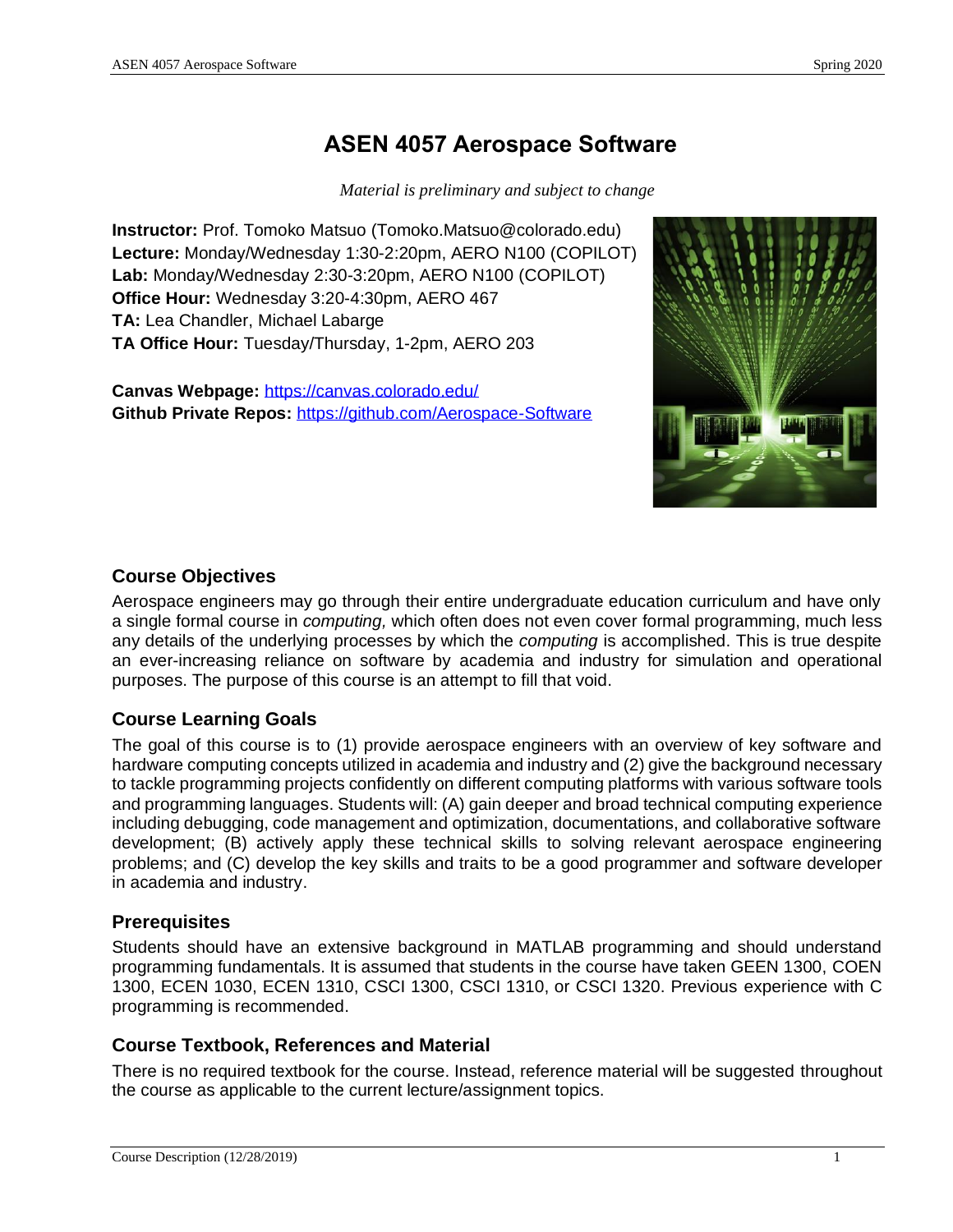# **Course Topics**

# **1. Fundamentals of Computer Programming and Software Design**

# **2. MATLAB as a Tool for Software Design**

- a. Review of Basic Concepts
	- i. Classes, Arrays, Computations
	- ii. If Statements
	- iii. While and For Loops
	- iv. Plotting
	- v. Scripts and Functions
- b. Advanced MATALB Concepts
	- i. Debugging
	- ii. Profiling
	- iii. Numerical Integration and Optimization
	- iv. Handle Graphics
	- v. GUI Development

# **3. Moving Beyond MATLAB**

- a. Compiled Languages versus Interpreted Languages
- b. Basic Sequential Computer Architectures and Operating Systems

# **4. Introduction to Unix/Linux**

- a. Bash and Command Line Interface
- b. Bash Programming

### **5. Version Control and Git**

# **6. C as a Tool for Software Design**

- a. Review of Basic Concepts
- b. Pointers and Memory Management
- c. Compilation and Linking
- d. Building Programs with Make
- e. Defensive Programming and Debugging
- f. Performance and Profiling
- g. Code Optimization
- h. Scientific Libraries: BLAS and LAPACK
- i. Calling C within MATLAB with MEX Files

# **7. Moving Beyond Sequential Computing**

- a. Introduction to Parallel Computing Architectures
- b. Parallel Computing with C and MPI
- c. Parallel Computing with C and OpenMP
- d. Parallel Computing with MATLAB's Parallel Computing Toolbox

# **Course Overview**

The course will begin with a cursory overview of computer programming and software design. The course will then proceed with an overview of MATLAB as a tool for software design, reviewing basic concepts as well as exploring advanced programming techniques including debugging, profiling, handle graphics, graphical user interfaces, and numerical integration and optimization. CU-Boulder has a full MATLAB site license for students [\(https://oit.colorado.edu/software-hardware/software-downloads](https://oit.colorado.edu/software-hardware/software-downloads-and-licensing/matlab))[and-licensing/matlab\).](https://oit.colorado.edu/software-hardware/software-downloads-and-licensing/matlab))

The course will continue with a discussion of compiled languages (C, C++, FORTRAN) versus interpreted languages (MATLAB, Python) and basic sequential computer architectures and operating systems. This will set the stage for an introduction to Unix/Linux, including bash shell programming.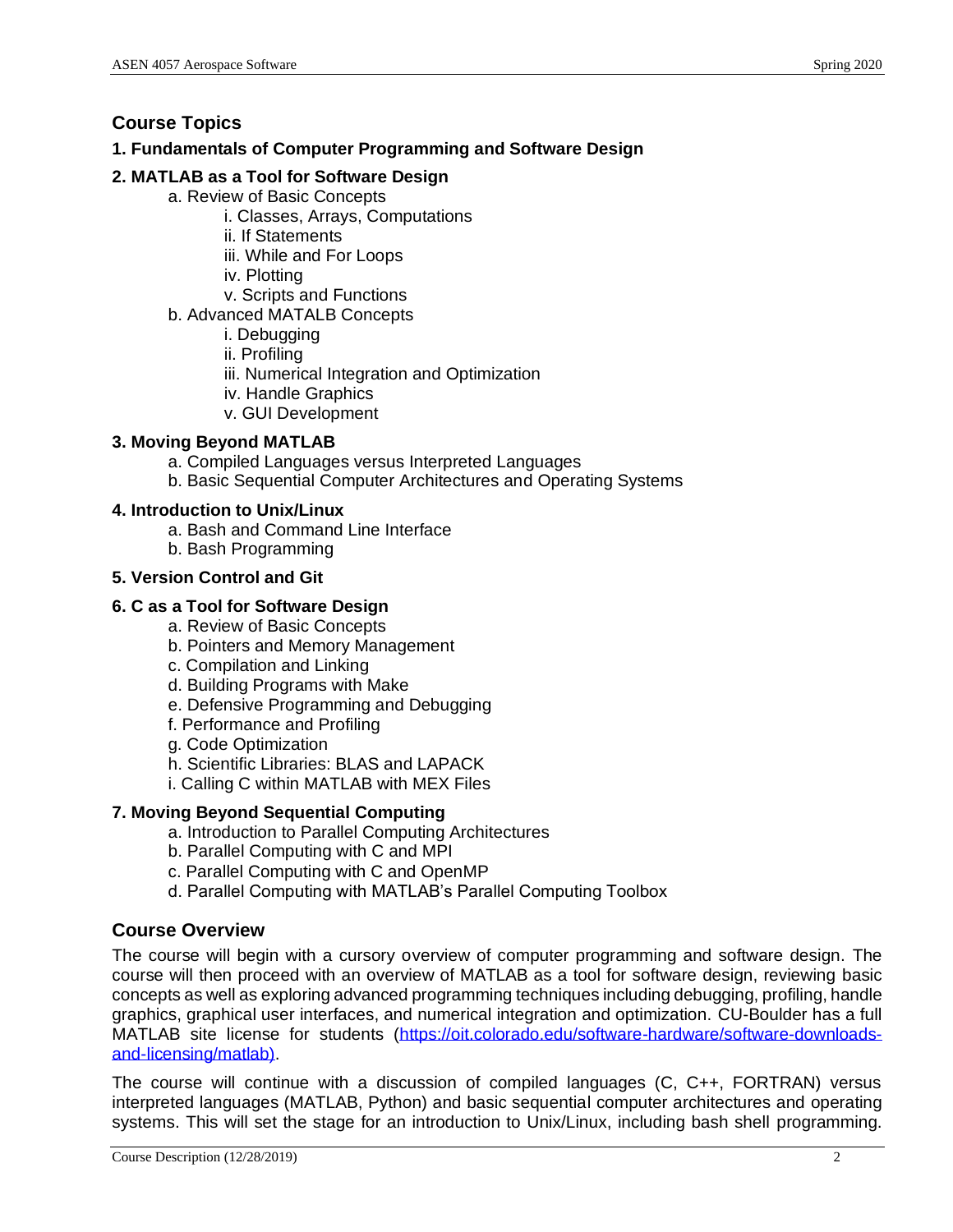Understanding Unix/Linux and its environment is one of the primary goals of the course. The bash shell is the main interface with that environment, providing sophisticated configuration and programming capabilities. Another main goal of this course is to show students the similarities between programming languages and to demonstrate how it is fairly easy to work in any programming language with an understanding of basis programming constructs.

From this point of the semester forward, the development environment will be the Unix/Linux operating system. Beginning in the Spring of 2020, all students will use the CU-Boulder Research Computer's high-performance computer Summit to work on Unit/Linux assignments. The Research Computer staff will give guest lectures to help students with setting up an account and navigating the Summit computer system [\(https://www.colorado.edu/rc/\)](https://www.colorado.edu/rc/). Before moving forward to the C programming language, the concept of version control will be introduced. The open source version control system Git will be introduced for this purpose. The course will then proceed with an overview of C as a tool for software design. The course will review basic concepts, syntax, and structure before proceeding forward and discussing advanced concepts such as building programs with Make, and defensive programming and debugging. Various software tools which can dramatically improve a programmer's efficiency as well as his or her understanding of the underlying code will be introduced. These tools include debuggers, profilers, and compiler components. A number of approaches will be introduced to improve code performance including compiler and memory access optimization, and various software libraries will also be introduced to emphasize that many tools have already been exhaustively developed and should not be re-implemented by the programmer.

Finally, the course will move on to parallel computation, learning how to work with a supercomputer and gaining hands-on parallel computing experience on the CU-Boulder Research Computer's highperformance computer Summit. There is currently a massive paradigm shift away from a single hardware-processing element to parallel computational units. In order to take advantage of state-ofthe-art computer hardware architectures, much of the burden is placed on the programmer. This course will not spend any significant detail on embedded software/programming, as that is the focus on ASEN 4519/5519 – Microavionics. Nor does this course provide any instruction on the programming of applications for the popular tablet/smartphones genre - as these are not currently used for solving traditional aerospace computational problems. Although the concepts of this class could definitely be applicable and useful for such related applications.

# **Course Format**

The course will follow a blend of traditional lectures with lab/computing assignments. There will be two lectures and two lab periods per week. There will be 7 individual quizzes throughout the semester, based on material covered in the lectures in addition to 2 survey question quizzes. There will be also 7 programming assignments throughout the semester. For some of these programming assignments, you will need to work in groups, and for other assignments, you will need to work individually. For the group assignments, groups will be *randomly* determined. A midterm exam will be given in approximately the 9-10th week. There will be both in-class and take-home portions associated with this midterm exam. The in-class portion will test concepts, while the take-home portion will require programming. A final project (14-15th week) will replace a final exam, and students may elect to work in pairs of their own choosing for the final project. Student assessment will be based on individual quizzes, assignments, the individual midterm exam, and the group final project.

# **Course Grading**

10% Participation (Weekly feedback and self-assessment, Piazza Q&A public posts) 40% Assignments (7 assignments in total) 15% Quizzes (9 quizzes – Quiz0 and Quiz8 are survey questions) 20% Midterm (In-class exam & take-home exam) 15% Final Project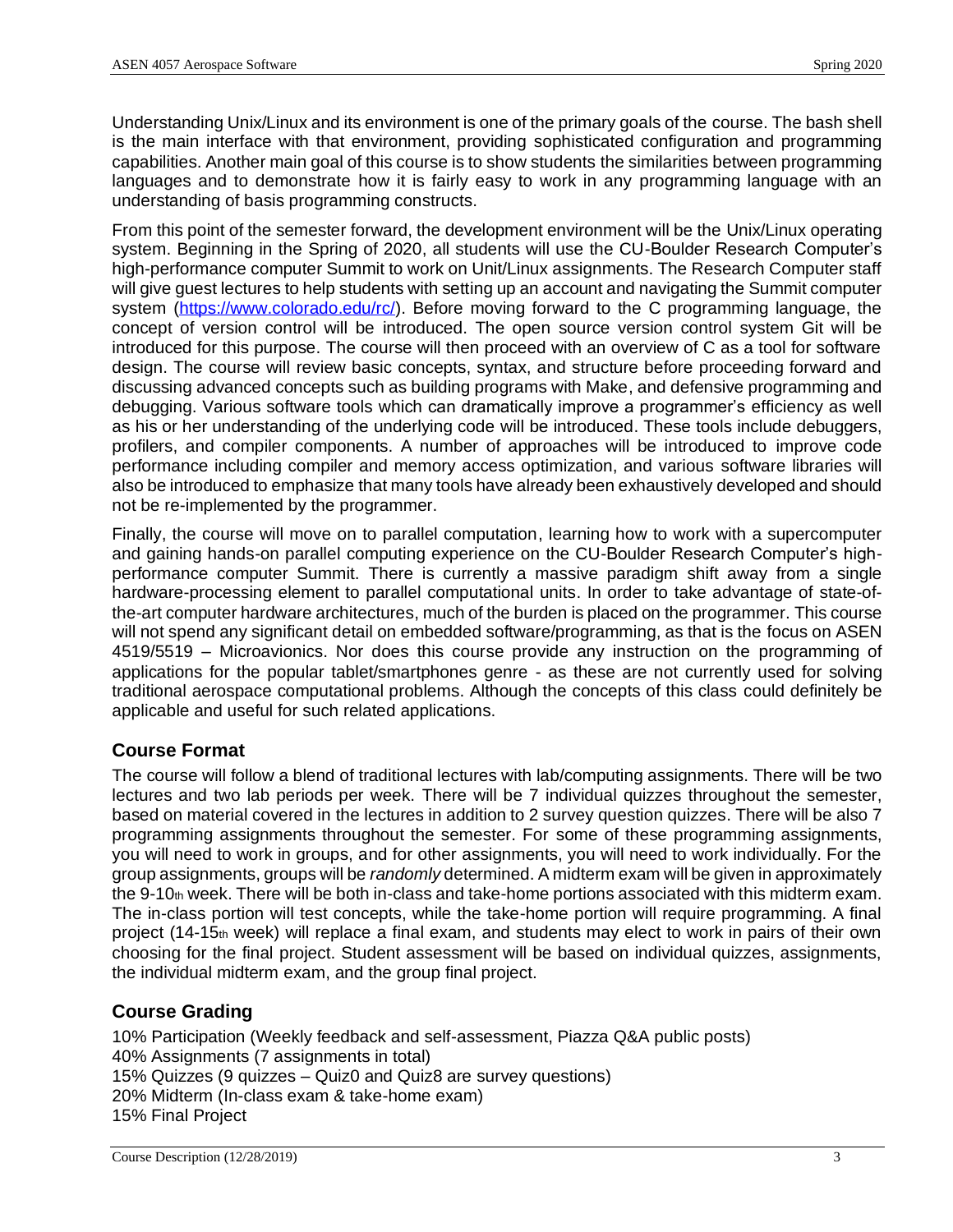Grades will be posted to the course website on Canvas. Each assignment/quiz/exam will be based on a 100-point scale and weighted accordingly.

# **Assignments Policy**

Assignments will initially be uploaded to the Canvas course website. After version control is introduced, students will employ Git to turn in assignments. Students should make an effort to turn in assignments that are organized with a professional appearance. Proper documentation and commenting should be used to explain programming and software concepts employed. *Late assignments will have a 10% deduction immediately, and an additional 4% deduction will be applied for each hour the assignment is late. No assignments will be accepted 24 hours after the original due date.*  Students will work individually or in *randomly* assigned groups for each programming assignment. Collaboration is permitted, even between groups. Students may discuss basic concepts related to the programming assignments, but students are **NOT** free to copy another student's assignment (except, of course, if the other student is a group member). *Students who are caught copying (or providing his or her assignment to another) will receive an "F" for the course and reported to the Dean's office for further punitive action.*

### **Quizzes Policy**

Quizzes will take place at the beginning of class, and no make-up quizzes will be allowed. The lowest quiz grade will be dropped in computing the average to account for any missed quizzes. Quizzes will be announced approximately one week in advance. Quizzes will be closed book, and collaboration on the quizzes will not be tolerated. *Students who are caught in these activities will receive an "F" for the course and reported to the Dean's office for further punitive action*

### **Examination Policy**

The midterm examination will cover all material in the course including lecture, discussions, assignments, and quizzes. There will be two portions to the midterm exam, an in-class portion and a take-home portion. The in-class portion will cover concepts and be closed book. It will be very similar in style to the quizzes, and collaboration will not be tolerated. The take-home portion will require programming and be open book. Students may use class notes, homework solutions, and any additional material included on the course website for this portion of the exam. Students may not, however, consult with classmates or reference code from external sources. Submissions will be compared with submissions from other classmates as well as an online repository to ensure this policy is followed. *Students who are caught consulting with classmates or referencing external sources will receive an "F" for the course and reported to the Dean's office for further punitive action*.

#### **Final Project**

A final project will replace a final exam and will be assigned toward the end of the semester and due before the Final Week. The final project will consist of improving performance of an existing serial code and parallelization. Students may work in pairs of their own choosing for the final project.

#### **Accommodation for Disabilities**

If you qualify for accommodations because of a disability, please submit your accommodation letter from Disability Services to me in a timely manner so that your needs can be addressed. Disability Services determines accommodations based on documented disabilities in the academic environment. Information on requesting accommodations is located on the [Disability Services website.](http://www.colorado.edu/disabilityservices/students) Contact Disability Services at 303-492-8671 or [dsinfo@colorado.edu](mailto:dsinfo@colorado.edu) for further assistance. If you have a temporary medical condition or injury, see [Temporary Medical Conditions](http://www.colorado.edu/disabilityservices/students/temporary-medical-conditions) under the Students tab on the Disability Services website.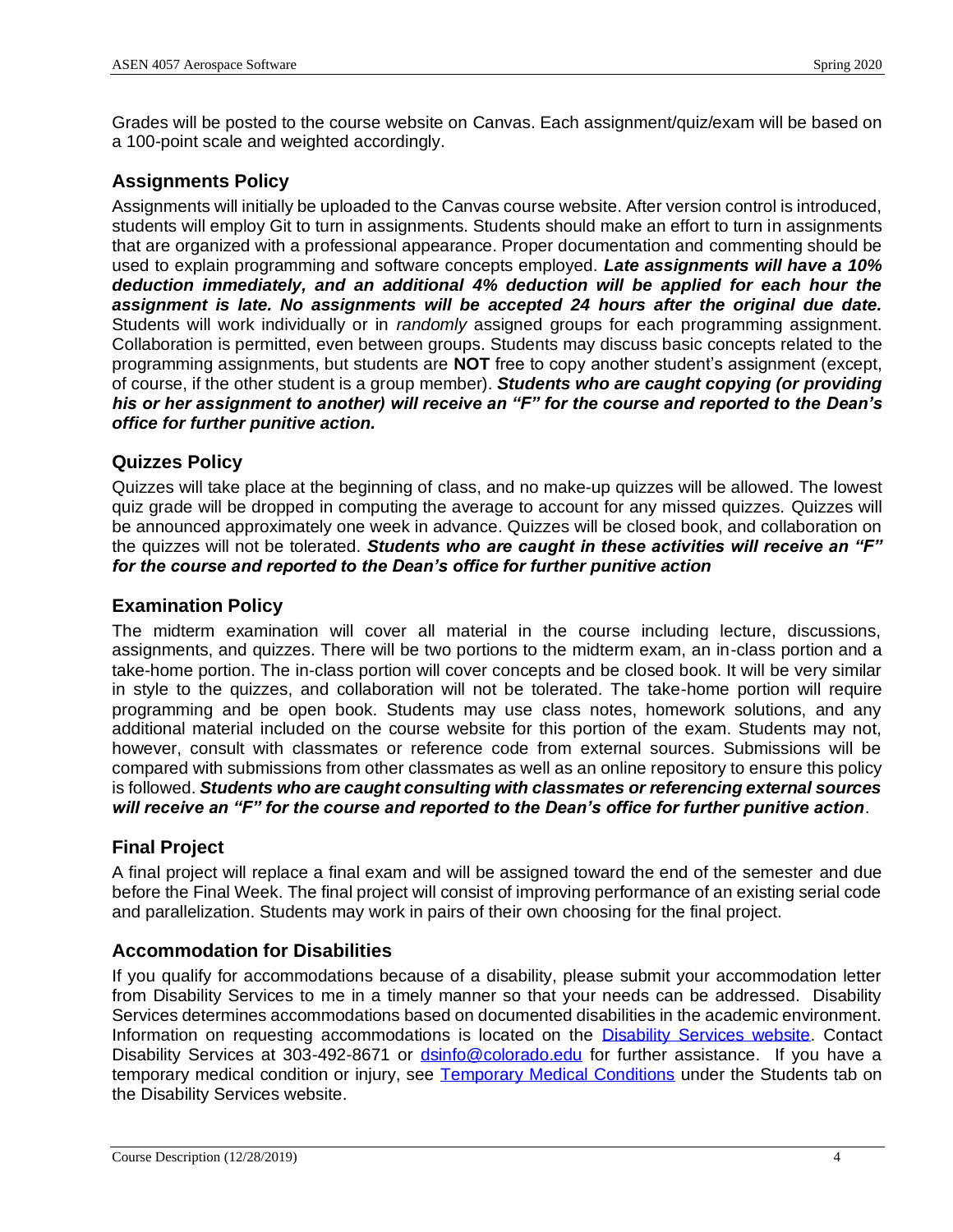### **Classroom Behavior**

Students and faculty each have responsibility for maintaining an appropriate learning environment. Those who fail to adhere to such behavioral standards may be subject to discipline. Professional courtesy and sensitivity are especially important with respect to individuals and topics dealing with race, color, national origin, sex, pregnancy, age, disability, creed, religion, sexual orientation, gender identity, gender expression, veteran status, political affiliation or political philosophy. For more information, see the policies on [classroom behavior](http://www.colorado.edu/policies/student-classroom-and-course-related-behavior) and the [Student Code of Conduct.](http://www.colorado.edu/osccr/)

### **Preferred Student Names and Pronouns**

CU Boulder recognizes that students' legal information doesn't always align with how they identify. Students may update their preferred names and pronouns via the student portal; those preferred names and pronouns are listed on instructors' class rosters. In the absence of such updates, the name that appears on the class roster is the student's legal name. I will gladly honor your request to address you by an alternate name or gender pronoun. Please advise me of this preference early in the semester so that I may make appropriate changes to my records.

# **Honor Code**

All students enrolled in a University of Colorado Boulder course are responsible for knowing and adhering to the Honor Code. Violations of the policy may include: plagiarism, cheating, fabrication, lying, bribery, threat, unauthorized access to academic materials, clicker fraud, submitting the same or similar work in more than one course without permission from all course instructors involved, and aiding academic dishonesty. All incidents of academic misconduct will be reported to the Honor Code [\(honor@colorado.edu;](mailto:honor@colorado.edu) 303-492-5550). Students who are found responsible for violating the academic integrity policy will be subject to nonacademic sanctions from the Honor Code as well as academic sanctions from the faculty member. Additional information regarding the Honor Code academic integrity policy can be found at the [Honor Code Office website.](https://www.colorado.edu/osccr/honor-code)

Violations of the Honor Code include any act of **academic dishonesty** which is defined as follows. Any act in which a student gains, or attempts to gain, an unfair academic advantage over other students. These acts may include, but are not limited to:

- I. **Plagiarism:** Portrayal of another's work or ideas as one's own.
- II. **Cheating:** Using prohibited notes or study aids, allowing another party to do one's work/exam and turning in that work/exam as one's own, copying another student's course work, and collaborating on course work when prohibited.
- III. **Fabrication:** Falsification or creation of data, research, or resources, altering a graded work without the prior consent of the course instructor.
- IV. **Lying:** Deliberate falsification with the intent to deceive in written or verbal form as applied to an academic submission.
- V. **Bribery:** Providing, offering, or taking rewards in exchange for a grade, or, an assignment, or in the aid of Academic Dishonesty.
- VI. **Threat:** An attempt to intimidate a student, staff, or faculty member for the purpose of receiving an unearned grade or in an effort to prevent the reporting of an Honor Code violation, or in connection with any other form of Academic Dishonesty.
- VII. **Unauthorized Access:** Gaining unauthorized access to protected academic information including, but not limited to: CU-SIS; a faculty member's computer, files, and/or office; or secure information on an online server.
- VIII. **Clicker Fraud:** Using, or having someone else use, clicker technology fraudulently in an effort to receive academic credit.
- IX. **Resubmission:** Submitting the same or similar work for credit more than once without permission from all course instructors involved.